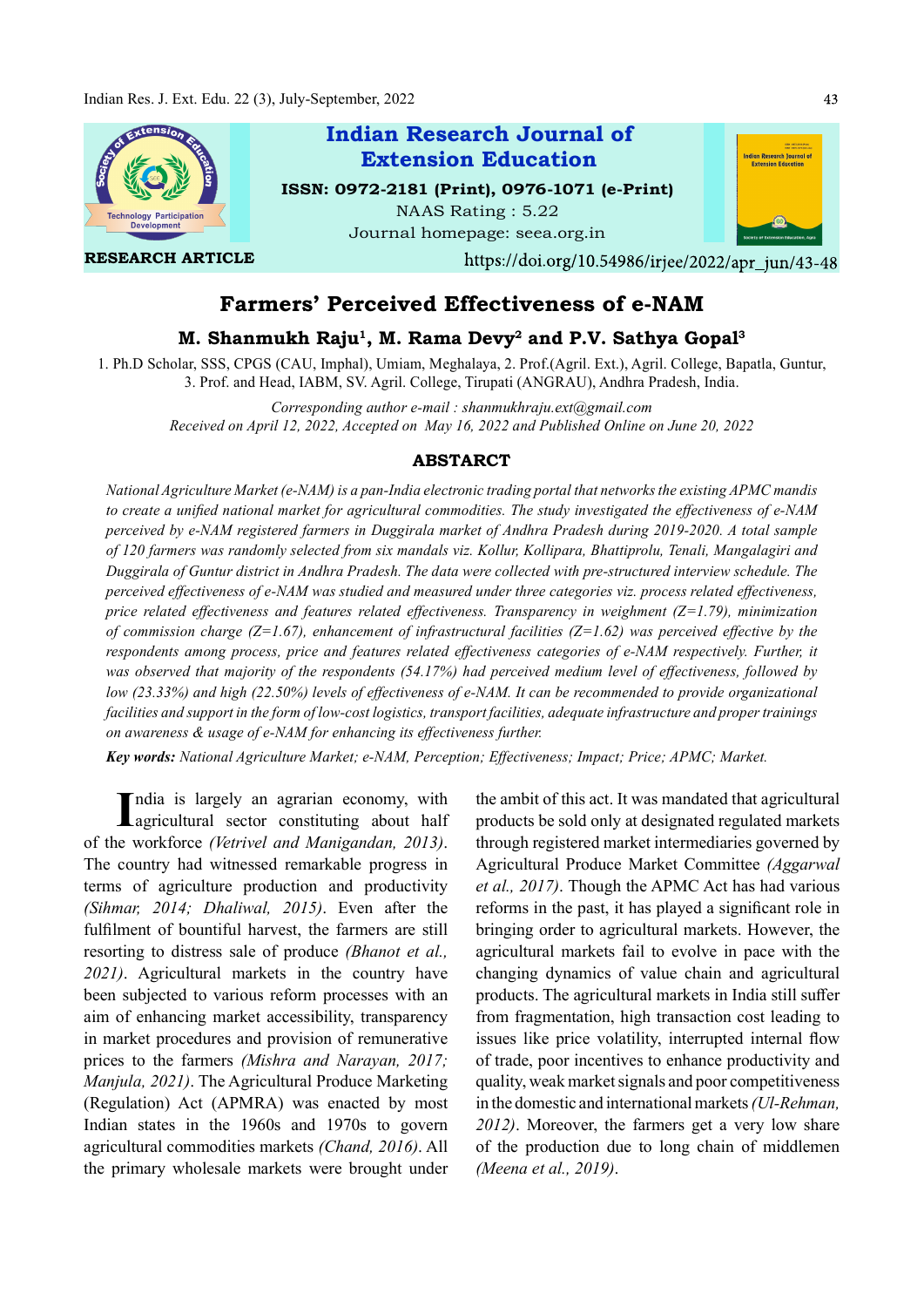Realizing the lacunae in the existing system of agricultural marketing, Government of India has promptly launched National Agriculture Market (e-NAM) on 14th April, 2016. It was envisioned as a virtual platform that interconnects physical existing wholesale markets across states and union territories (UTs) to enable online trade of agriculture and horticulture commodities using a transparent price discovery mechanism and to enable farmers to get remunerative prices for their produce (Raju et al., 2020). Small Farmers Agribusiness Consortium (SFAC) is the lead agency for its implementation and Nagarjuna Fertilizers and Chemicals Ltd. is the strategic partner which is accountable for development, operation and maintenance of the platform. Directorate of Marketing and Inspection (DMI) provides technical support for harmonization of standards for different trading commodities and assaying facilities, National Information Centre (NIC) provides necessary servers to the portal (Reddy, 2018). The key stakeholders include Farmers, Traders, APMCs, Assaying Bodies, Farmer Producer Organisations (FPOs), Banks, Logistics operators, Warehouses, Mandi board etc. The scheme is ambitiously envisioned as an innovative agricultural marketing initiative which aims to enhance farmer's digital accessibility to multiple numbers of buyers and markets. It was intended to provide quality commensurate price realization, improve the mechanism of price discovery, streamline the procedures across the integrated agricultural markets in the country, remove information asymmetry between buyers and sellers (Raju et al., 2021) and also to create the "One Nation, One Market" concept for agricultural products. It also would provide the farmers with multiple options of sale of their produce and enhance market accessibility through warehousebased sale (Yadav and Sharma 2017). The price of agricultural produce is mostly determined by demand, supply, climate conditions, market distance from the production area, product quality etc.

The e-NAM portal also provides single window services for all Agricultural Produce Market Committee (APMC) related information and services which includes commodity prices and arrivals, quality, settlement of e-payment settlement etc. (Aditya and Bhaskar, 2017). As the scheme was aimed at achieving utmost success in supporting the farming community in enhancing their farm income, the participation of the farming community be at higher side. But realistically

the scheme had not been reaching the farming community because of its operational encroachments by the other stakeholders of the e-NAM. Since the inception, the scheme had faced various challenges in its implementation. Several irregularities both at organizational and personal level hindered the ultimate goal of provision of remunerative prices for farmers produce. The value and effectiveness of any scheme can only be judged through perception and response of the beneficiaries (Badodiya et al., 2010). Success of this scheme largely depend upon the knowledge possessed and effectiveness perceived by the farmers towards various features, and functioning of the e-NAM (Raju et al., 2022). Therefore, a systematic study was conducted to measure the effectiveness of e-NAM as perceived by the beneficiary farmers

#### METHODOLOGY

The study was conducted in Guntur district of Andhra Pradesh during 2019-2020 by adopting Exploratory and Ex-post facto research designs. The district lies approximately between 1500 18' to 1600 50' North latitudes and 790 10' to 800 55' East longitudes. Duggirala e-NAM integrated APMC in Andhra Pradesh was purposively selected for the study. Six mandals with highest number of Duggirala e-NAM registered farmers namely Bhattiprolu, Kollur, Kollipara, Tenali, Mangalagiri and Duggirala in Guntur district were selected purposively. From each of the selected mandal, twenty e-NAM registered farmers were selected randomly, making a total of 120 respondents. The respondent for the study was operationally defined as the farmers who registered and traded with e-NAM in Duggirala APMC of Andhra Pradesh. The primary data were collected personally with the help of an interview schedule; the interviews were conducted on farmer's field or in their homes through face-to-face contact.

Three categories such as price, process and features were studied to measure the perceived effectiveness of e-NAM. A total of 19 statements regarding 3 categories/parameters were presented to the respondents with three possible answers for each statement scored on a continuum 3 to 1 viz. good, fair and poor. The obtainable scores ranged between 57 and 19 respectively. Later the responses were tabulated and analysed by using statistical tools such as frequency and percentage. Standard normal deviation (Z) test was used to measure the effectiveness of e-NAM in terms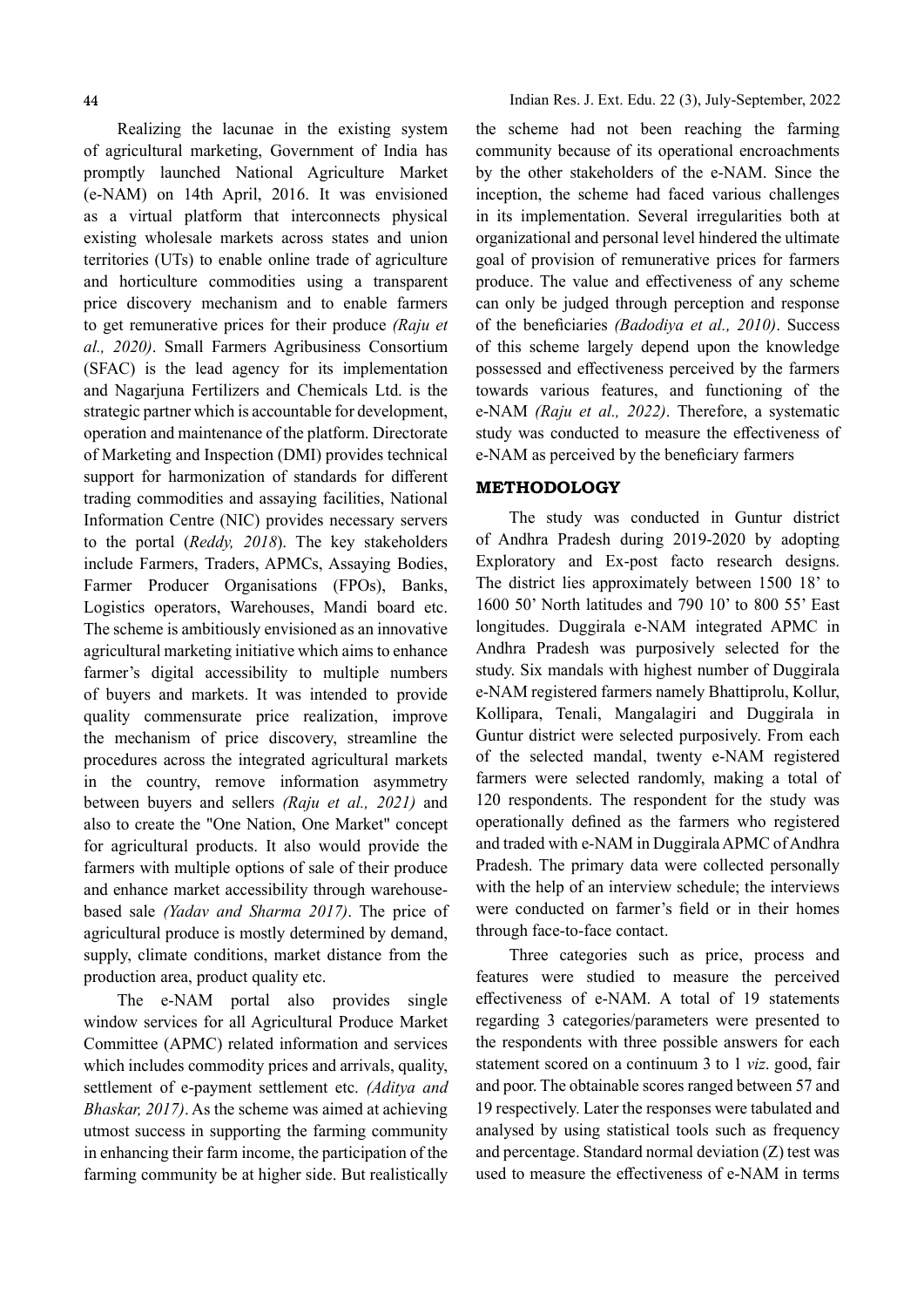Indian Res. J. Ext. Edu. 22 (3), July-September, 2022

of identified items. Accordingly, the ranks were given to each item based on the Z value. The formula used for the purpose was given below.

$$
\bar{Z} = \frac{\sum z_i}{n} \qquad Z_i = \frac{x_i - \bar{x}}{\sigma}
$$

Where x<sub>i</sub> is the score for i<sup>th</sup> item,  $\bar{x}$  is the mean score of all items, n is the number of items and  $\sigma$  is the Standard deviation calculated on xi values. The perceived effectiveness was categorized into three categories of the level of perceived effectiveness  $i.e.$  low, medium and high.

#### RESULTS AND DISCUSSION

The data on classification of sample respondents according to their level of perceived effectiveness of e-NAM is given in Table 1. Majority of the respondents  $(54.17%)$  had perceived medium level of effectiveness, followed by low  $(23.33\%)$  and high  $(22.50\%)$  levels of effectiveness of e-NAM. The respondents were observed in all the categories of low, medium and high but the least proportion were found in high perceived eff ectiveness category and major proportion of respondents fell in the categories of medium and low. The findings are accordance with the study reported by Badodiya et al., (2010) and Mukherjee et al., (2016).

From the Table 2, it could be inferred that more than two third (67.50%) of the respondents perceived effectiveness of e-NAM in minimization of commission charge as good followed by fair (28.33%) and poor  $(4.17\%)$ . It was ranked first  $(Z=1.67)$  among the items of price related perceived effectiveness of e-NAM. This could be accounted for the reason that commission agents and brokers were not allowed

Table 1. Distribution of respondents according to their  $\frac{1}{2}$  level of perceived effectiveness of e-NAM (N= 120)

| $\frac{1}{2}$ and $\frac{1}{2}$ are the contracted contracted to $\frac{1}{2}$ and $\frac{1}{2}$ are $\frac{1}{2}$ |     |               |  |
|--------------------------------------------------------------------------------------------------------------------|-----|---------------|--|
| Category                                                                                                           | No. | $\frac{0}{0}$ |  |
| Low effectiveness                                                                                                  | 28  | 23.33         |  |
| Medium effectiveness                                                                                               | 65  | 54.17         |  |
| High effectiveness                                                                                                 | 27  | 22.50         |  |

to participate in trading through Duggirala market even far before integration with e-NAM, which had completely eliminated commission charges. Less than one half (45.00%) of the respondents perceived effectiveness of e-NAM in deduction of marketing cost as fair followed by poor (44.17%) and good (10.83%). High transportation cost and high hamali charges for different operations while trading might have increased the marketing cost. On the other hand, complete absence of commission agents and brokers in market might have reduced the marketing cost to some extent. More than two third (68.33%) of the respondents perceived effectiveness of e-NAM in maintaining price stability of the commodity as poor followed by fair (29.17%) and good (2.50%). The probable reason for this trend might be due to fluctuations in market arrivals and low participation of traders in e-bidding of e-NAM. Majority (74.10%) of the respondents perceived effectiveness of e-NAM in provision of remunerative prices for agricultural produce as poor followed by fair (17.50%) and good (8.33%). The probable reason for this distribution was the low participation of traders in e-bidding at market, state and country level. The prices quoted by traders in e-bidding were not satisfactory to many farmers. Majority (87.50%) of the respondents perceived effectiveness of e-NAM in providing prices that commensurate with quality of produce as poor followed by fair (10.83%) and good (1.67%). The probable reason for this distribution might be due to continuous realization of non-remunerative prices on part of e-NAM traded farmers irrespective of quality of produce. Cartelization among local traders and lack of trust on quality assaying report by both traders and farmers might have influenced the above trend. The results were in line with the findings of Kumar and Pant  $(2020)$  and were partly analogous to the findings of Bhattacharya and Chowdhury (2021) which suggested that introduction of e-NAM had improved market integration for onion market prices in India.

From the Table 3, it could be inferred that

| Table 2. Perceived effectiveness of respondents regarding price parameter of e-NAM $(N=120)$ |            |            |              |         |              |  |
|----------------------------------------------------------------------------------------------|------------|------------|--------------|---------|--------------|--|
| Price related effectiveness                                                                  | Good       | Fair       | Poor         | Z-value | Rank         |  |
| Provision of remunerative price                                                              | 10(08.33)  | 21(17.50)  | 89(74.10)    | $-0.86$ | IV           |  |
| Maintaining stability in price                                                               | 3(02.50)   | 35(29.17)  | 82 (68.33)   | $-0.85$ | Ш            |  |
| Price commensuration with quality                                                            | 2(01.67)   | 13(10.83)  | 105(87.50)   | $-1.24$ | V            |  |
| Deduction in cost of marketing                                                               | 13(10.83)  | 54 (45.00) | 53 $(44.17)$ | $-0.22$ | $\mathbf{I}$ |  |
| Minimization of commission charge                                                            | 81 (67.50) | 34(28.33)  | 5(04.17)     | 1.67    |              |  |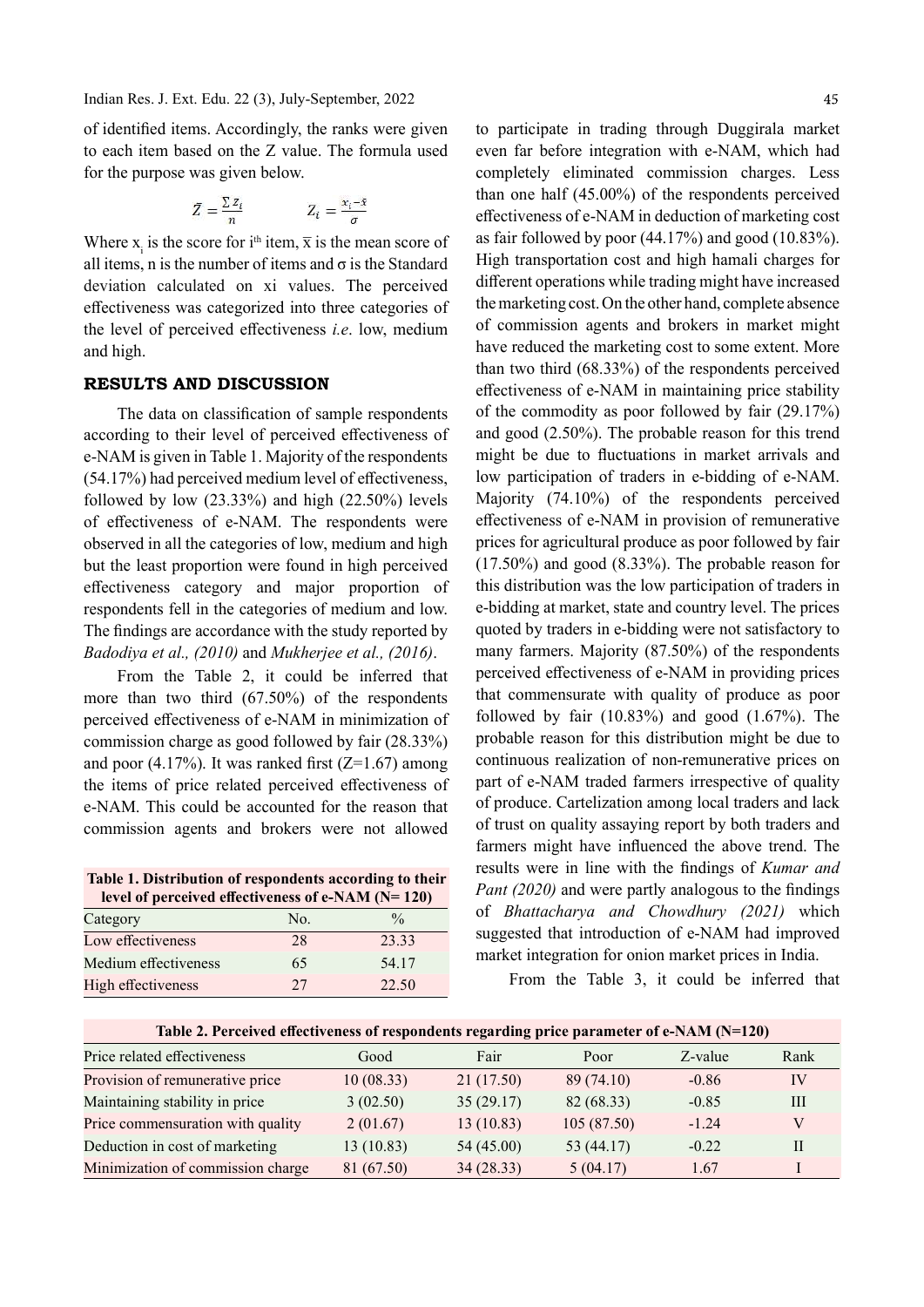| Good       | Fair       | Poor       | Z Value | Rank         |
|------------|------------|------------|---------|--------------|
| 79 (65.83) | 35(29.17)  | 6(05.00)   | 1.62    | I            |
| 17(14.17)  | 65 (54.17) | 38 (31.67) | 0.09    | $\mathbf{I}$ |
| 46(38.33)  | 50(41.67)  | 24(20.00)  | 0.79    | IV           |
| 55 (45.83) | 46(38.33)  | 19(15.83)  | 1.02    | $\mathbf{H}$ |
| 7(05.83)   | 45 (37.50) | 68 (56.67) | $-0.56$ | V            |
|            |            |            |         |              |

Table 3. Perceived effectiveness of respondents regarding features parameter of e-NAM  $(N=120)$ 

Table 4. Perceived effectiveness of respondents regarding process parameter of e-NAM  $(N=120)$ 

| Process related effectiveness       | Good       | Fair       | Poor       | Z Value | Rank         |
|-------------------------------------|------------|------------|------------|---------|--------------|
| Transparency in auction process     | 6(05.00)   | 43(35.83)  | 71(59.17)  | $-0.62$ | V            |
| Increase in demand of commodity     | 4(03.33)   | 25(20.83)  | 91 (75.83) | $-0.98$ | IX           |
| Enhancing market arrivals           | 5(04.17)   | 28(23.33)  | 87 (72.50) | $-0.90$ | <b>VII</b>   |
| Participation of traders            | 3(02.50)   | 32(26.67)  | 85 (70.83) | $-0.90$ | <b>VIII</b>  |
| Disintermediation of markets        | 43(35.83)  | 30(25.00)  | 47(39.17)  | 0.37    | III          |
| Alleviation of cartel among traders | 7(05.83)   | 30(25.00)  | 83 (69.17) | $-0.80$ | <b>VI</b>    |
| Reduction in transaction time       | 23(19.17)  | 41(34.17)  | 56 (46.67) | $-0.10$ | IV           |
| Transparency in weighment           | 87 (72.50) | 29(24.17)  | 4(03.33)   | 1.79    | I            |
| Transparency in payments            | 43 (35.83) | 54 (45.00) | 23(19.17)  | 0.76    | $\mathbf{I}$ |

nearly two third (65.83%) of the respondents perceived effectiveness of e-NAM in enhancement of infrastructural facilities in APMC as good followed by fair (29.17%) and poor (5.00%). It was ranked first  $(Z=1.62)$  among the items of features related perceived effectiveness of e-NAM. The probable reason for this distribution might be due to provision of various facilities like auction platform, galvalume roofing sheds, godowns, display boards, rythu rest house, electronic weighing scales, digital moisture meter, weigh bridge, free food and water supply, sale counter of fertilizer and seeds etc. Less than one half (45.83%) of the respondents perceived dispute redressal mechanism of e-NAM as good followed by fair (38.33%) and poor (15.83%). The probable reason for this distribution might be due to in-time response and problem solving on part of marketing officials of e-NAM. More than two fifth  $(41.67%)$ of the respondents perceived online payment in e-NAM as fair followed by good (38.33%) and poor (20.00%). This could be accounted for the reason that the farmers might have experienced substantial reduction in unscrupulous deductions while trading through e-NAM since the amount was credited directly in to their bank accounts. More than one half  $(54.17%)$  of the respondents perceived effectiveness of e-NAM in provision of single window information services through portal as fair followed by poor (31.67%) and good (14.17%). The probable reason for this distribution might be due to dissemination of market prices and information through e-NAM mobile application & portal, display boards in mandi, newspapers and television. Less than three fifth  $(56.67%)$  of the respondents perceived quality assaying unit of e-NAM as poor followed by fair (37.50%) and good (5.83%). The probable reason for this distribution might be due to lack of trust on report of quality assaying unit on part of both farmers and traders as the prices quoted by bidders might not have matched the quality of produce. On the other hand, some farmers were unaware of existence of quality assaying unit and its functions. The results were in accordance with the findings of Kaur et al.,  $(2021)$ and Kumar and Pant (2020).

The data presented in the Table 4 revealed that majority (72.50%) of the respondents perceived transparency in weighment of e-NAM as good followed by fair  $(24.17%)$  and poor  $(3.33%)$ . It was ranked first  $(Z=1.79)$  among the items of process related perceived effectiveness of e-NAM. This could be accounted for the reason that all the weighments in Duggirala APMC must be done through electronic weighment scales in the presence of farmers. Less than one half (45.00%) of the respondents perceived transparency in payments of e-NAM as fair followed by good (35.83%) and poor (19.17%). This could be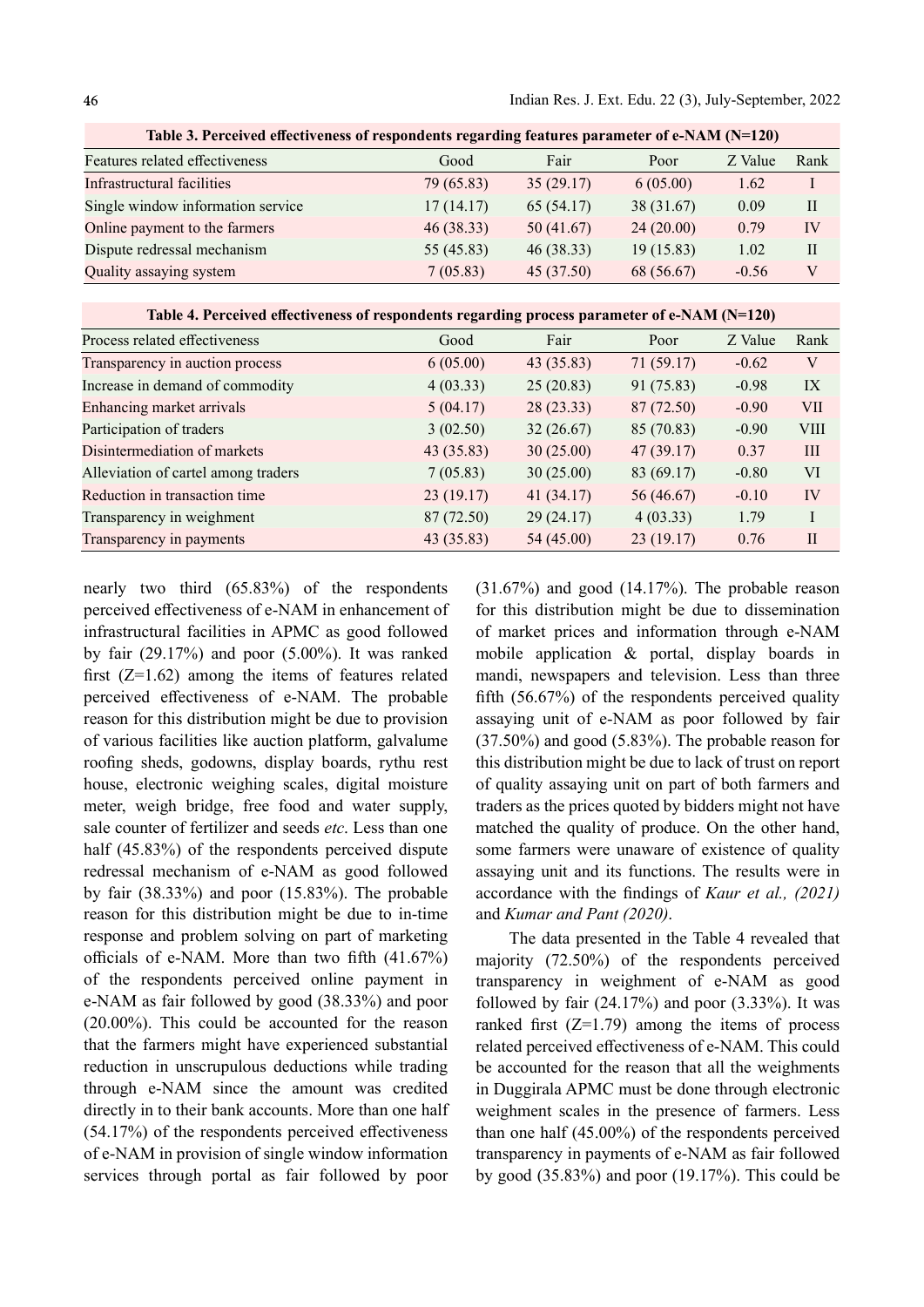accounted for the reason that substantial reduction in malpractices such as unscrupulous deductions and bribery in market yard. Nearly two fifth (39.17%) of the respondents perceived effectiveness of e-NAM in disintermediation of markets as poor followed by good (35.83%) and fair (25.00%). This could be accounted for the reason that cent per cent elimination of commission agents by Duggirala mandi even before implementation of e-NAM. Less than one half  $(46.67%)$  of the respondents perceived effectiveness of e-NAM in reducing transaction time as poor followed by fair (34.17%) and good (19.17%). This could be accounted for the reason that delays in payments from e-NAM to the bank accounts of farmers due to technical glitches. Nearly three fifth  $(59.17%)$  of the respondents perceived transparency in auction process of e-NAM as poor followed by fair (35.83%) and good (5.00%). This could be accounted for the reason that the prices quoted by different traders across the country to the unique lot and winner transaction details were not displayed on digital display boards by market officials, as expressed by farmers which hinders live trade experience and does not ensure transparency of auction process. More than two third  $(69.17%)$  of the respondents perceived effectiveness of e-NAM in alleviation of collusion and cartelization among traders as poor followed by fair (25.00%) and good (5.83%). The probable reason for the above distribution might be due to quotation of frequent low bids from local traders in e-bidding, low participation of the traders, and informal price quotation by the traders to the farmers even before bidding. Less than three fourth (72.50%) of the respondents perceived effectiveness of e-NAM in enhancing market arrivals of commodity as poor followed by fair (23.33%) and good (4.17%). This could be accounted for the reason that continuous lower price realization of farmers by trading in e-NAM, decreased demand for their produce in the market yard and cartelization among traders. Less than three fourth (70.83%) of the respondents perceived effectiveness of e-NAM in enhancing participation of traders in auction process as poor followed by fair (26.67%) and good (2.50%).

Lack of transport and logistics facilities might have discouraged the participation of traders from other markets across the state and country that in turn hinders interstate and intermandi trade on e-NAM platform. More than three fourth (75.83%) of the respondents perceived effectiveness of e-NAM in increasing demand of commodity as poor followed by fair (20.83%) and good (3.33%). Seasonal nature of production, lack of export-oriented production on part of farmers and low participation of traders from different states due to lack of logistics and transport facilities might have influenced for decreased demand. The findings are accordance with the studies of Kaur et al., (2021), Sonawane et al. (2020), Gupta and Badal (2018) and Kumar and Pant (2020).

## **CONCLUSION**

It can be concluded that majority of the respondents had perceived overall medium to low eff ectiveness on e-NAM. The study throws light on some interventions related to auction time of each specific commodity and stresses the need of simultaneous e-bidding for each commodity across the country. Further, quality assaying should be made compulsory for trading and Government should channelize its efforts towards creation and development of an efficient and cost-effective third party quality assaying unit with harmonized tradable parameters that can be accepted by the farmers and traders across the country. However, it can also be recommended to provide organizational facilities and support in the form of low-cost logistics, transport facilities for procurement and delivery, storage facilities at mandi, adequate infrastructure and proper trainings on awareness & usage of e-NAM. These measures can ensure higher participation of traders across the country which in turn enhances competition, reduces cartelization among the traders and improves effectiveness of e-NAM. Thus, various strategies should be implemented to enhance the effectiveness of e-NAM.

#### CONFLICTS OF INTEREST

The authors have no conflicts of interest.

#### REFERENCES

Aditya, R. and Bhaskar, V. (2017). Integration of spot and derivatives commodity market-budget 2017, what it means? Intl.J. Innovative Res. and Studies, 7 (11) : 231-233.